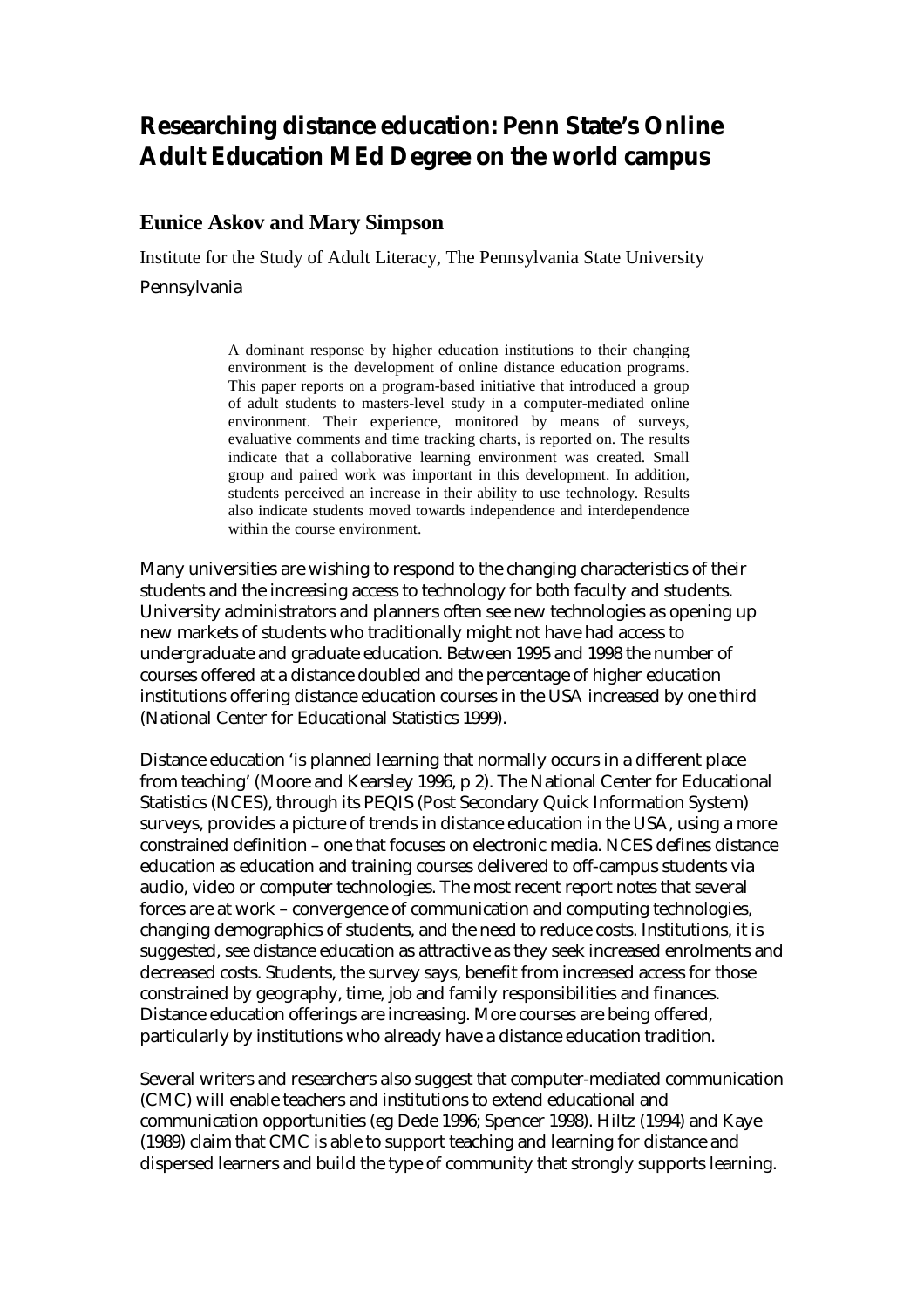A new educational paradigm that is time independent, place independent and supports many-to-many interactions is heralded by some writers (Beller 1998; Harasim 1989; Kaye 1989; Turoff 1997). For faculties using these technologies for the first time, there are new issues related to teaching, learning, and learner characteristics to be considered as they come to meet the personal challenges of teaching in a new way. Windschitl (1998) has urged university researchers to become involved in researching instruction using the internet to explore emerging possibilities for improved instruction at all levels.

# **Research background**

Two broad questions formed the foundation for a review of theory and research: What are the characteristics of adult learners that should be developed, encouraged, and taken advantage of in instruction offered through distance education? What are the elements of an effective online learning environment? These two questions were set within the context of a course on research methods that focused on developing an online learning community for graduate students enrolled in a web-based Masters degree program in Adult Education.

#### **Graduate students as adult learners**

In writing about part-time graduate school study, Pitman (1997, p 72) comments about adult students:

> Adult students generally want to be treated as adults, a preference that grows stronger over time. Adults tend to be more goal oriented than younger students, and they look for immediate opportunities to apply course content. Also, they bring valuable experience to the classroom; professors and other students learn from them. All of this is grossly oversimplified, of course, but it is generally helpful in designing educational programs for adults.

Other broadly useful design parameters as characteristics of adult learners are the notions of self-direction and a wish to be active participants in their learning. Brookfield (1986) and Knowles (1980) both support the ideas that adults wish to participate in their own learning and assume some responsibility for it. In a graduate-level course there can be some tension between the formal framework of a course and these characteristics. In addition, the course instructor has to recognise the points at which support or guidance is needed and provide it in a manner that does not undermine the learner.

Group work and collaboration have been widely used as a means of sharing experience, exploring ideas and building new learning (Tennant 1991). Activities in small groups and with learning partners can develop a sense of community that supports learning (Cook 1995). The development of self-direction and collaboration in distance education needs support and guidance, and providing this becomes an important role for the instructor (Eastmond 1997).

Distance study at a graduate level has strong links to adult learning. It is increasingly through distance education that an adult returns to school. The need for an advanced degree to further work aspirations or a return to study as a preparation for a re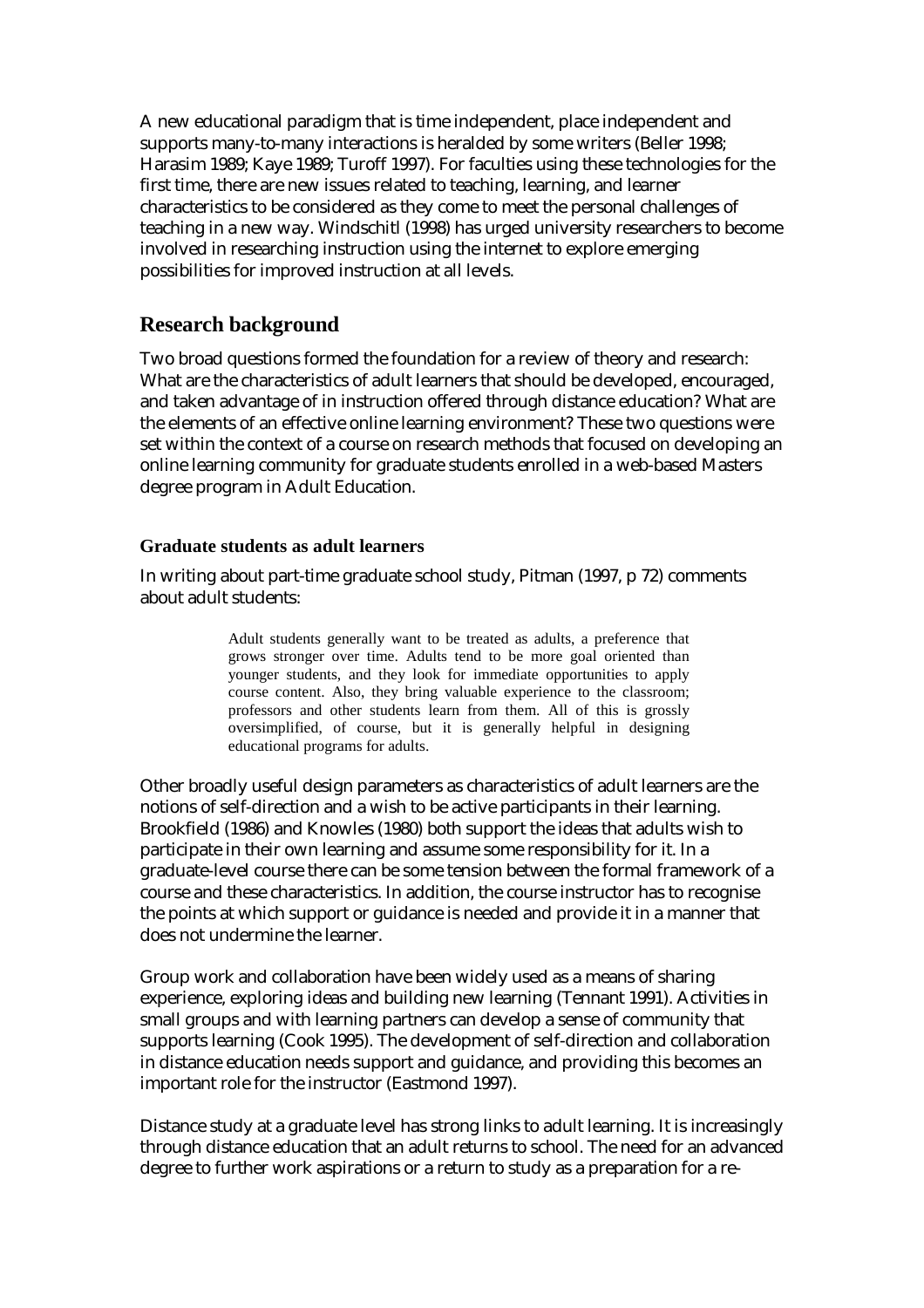focused stage of life often lead adult students to graduate school (Pitman 1997). In a survey of graduate students, Hammon and Albiston (1998) found study is usually undertaken on a part-time basis. Family and work constraints were factors considered in the decision to return to study. The challenge is for higher education to adapt objectives, content and presentation to support learning for this group. Graduate-level study calls for attributes of independence and focused effort. Dialogue and debate are expected (Swenson 1995).

### **Learning environments**

Traditionally most learners have assembled together in classrooms of some type. In these settings, professors aim to guide the learning activities that help students construct knowledge. Typically this guiding process involves three key steps:

- Understanding and knowing the prior knowledge of the students so links can be made between old learning and new;
- Responding to the students to promote feedback and gathering the responses to use in the construction of new or refined knowledge;
- Helping the students see how activities and ideas presented build or combine to increase understanding and knowledge. (Slavin 1997)

Such a constructivist approach emphasises the active role learners take in knowledge construction. Learning thus defined has strong social aspects, and interactions between learners and instructor, and learners and learners, are important. This type of learning environment has been valued in the adult education program that is the context for the research reported here. Maintaining such an approach in a distance education environment was considered important.

### **Online groups/learning communities**

The social dimension of learning and social interactions can have a significant impact on learning outcomes (Burge 1994; Jonasson et al 1995). Learners need the chance to interact, discuss, refine and reflect. Collaboration allows them to do this. Computerbased collaboration adds flexibility with its any time, any place capability (Harasim et al 1995). It also makes collaborative discussions, peer activities and small group work possible. These activities encourage independence and self-direction and demonstrate the interactivity that is the major advantage of computer conferencing (Eastmond 1998; Mason 1994; Schrum 1998). A key role for the instructor is to act as a facilitator and to carefully monitor and support the interactions (Burge 1994; Wegerif 1998). A skilled instructor (or facilitator) seems to be required to ensure that groups work well together (Gunawardena and Zittle 1997; Wegerif 1998).

# **Study context**

This study is based on the results of four surveys, time tracking charts and evaluations used to gain students' responses to the online teaching and learning environment that was developed for them. The theoretical perspective reflects the importance of developing an online learning community for graduate students, emphasising collaboration and self-direction in learning.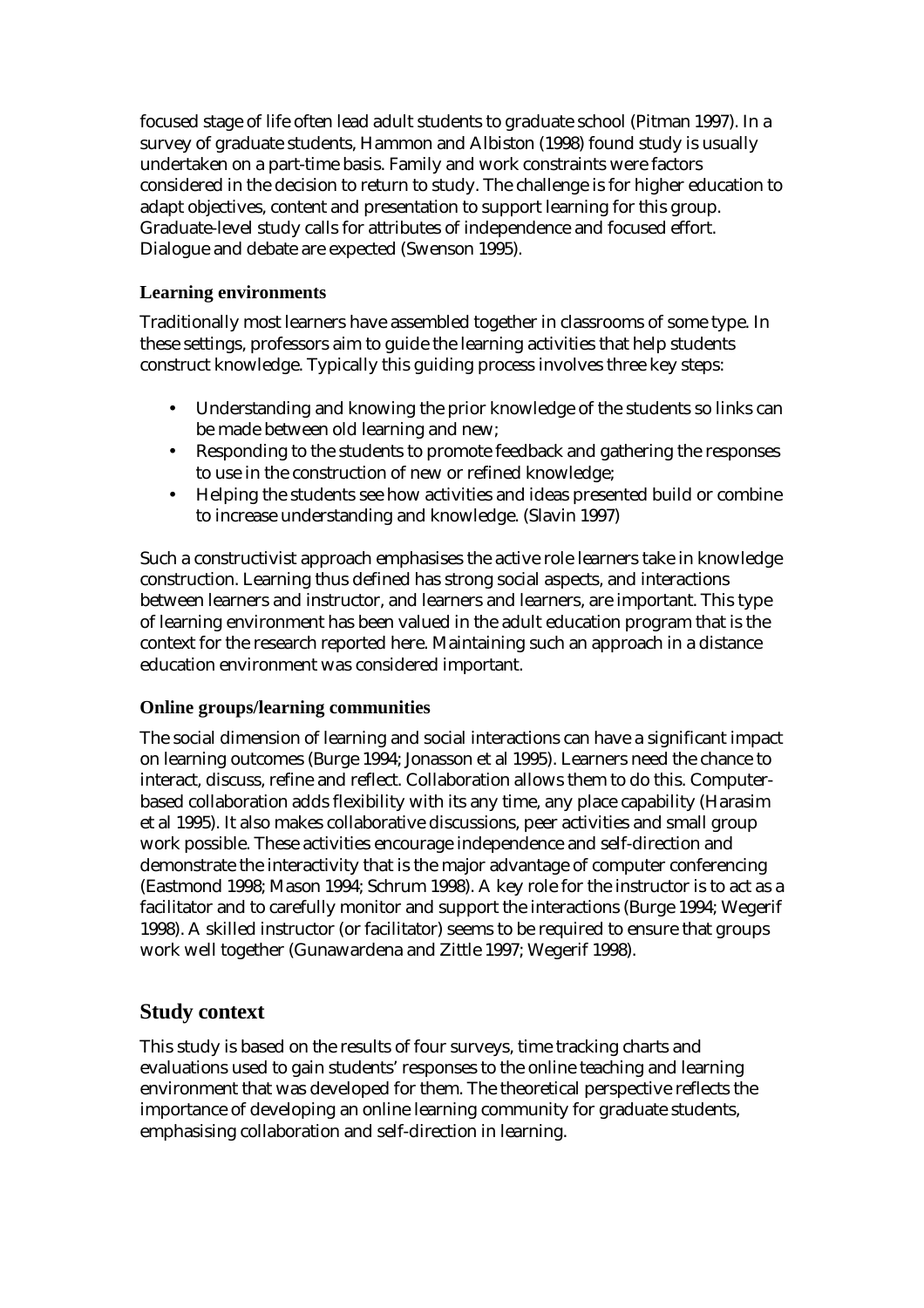The graduate students in this study were a 'typical' adult group. Many were returning to study, most were women, and all had other responsibilities. Twenty-six students logged on at the beginning of the course. After the first week, when two students withdrew, the group settled to 24 students. Later in the course, two students decided to defer completion of the course due to family responsibilities. The students were advised in advance that they should allow 12 hours per week for their coursework and have access to the computer equipment required for the distance education course that had no face-to-face component.

The online Masters degree program is offered from a land grant university in the USA (Penn State) that has a history of outreach and distance education. Recently, in response to the changes in student demographics and needs, the university has developed a virtual campus (known as the World Campus) that is designed to continue the outreach mission and extend that commitment to distance students. Central to the virtual campus development has been a focus on using new technologies to provide an interactive environment for students.

Although the course was an existing one that had been previously taught by the researcher, careful planning and preparation occurred before it was placed online. A team approach was employed as for all courses on the World Campus, involving an instructional designer, programmers, program manager, marketing and research specialists. (Faculty members are released from one course for the two semesters prior to instruction for course development. Whenever they teach for the World Campus, they are also released from teaching a course on campus. Thus, all instruction through the World Campus is part of a faculty member's load.) An additional instructor was added to assist with grading some assignments as a way to prepare him for teaching upcoming courses through the World Campus.

The online version of the course was developed using WebCT to create a passwordprotected web site whose major features were multiple bulletin boards, an email system, automatic record-keeping available to faculty and individual students at any time, online text and images, and links to other web sites. Students were provided with a weekly schedule for course task completion. Assignments included an approximately even balance of those to be completed individually (and submitted to the instructor by email or done as a self-check) and those that required small group work that was posted to the appropriate bulletin board.

# **Methods**

Data were gathered before, during and at the end of the course. There were four major survey points. A pre-course survey was administered online at the beginning of the course. The questions focused on technology use, the learning process, the course structure and content. The post-course survey repeated the same questions and also included two questions related to the time tracking exercise. A mid-course survey (referred to as 'mid- survey') focused on the course objectives, feedback, assignments, support material and faculty/student interactions. Students were: given the opportunity to add further comments; asked to indicate their willingness to take another course designed in a similar way; and asked whether they would recommend the course to others. The reflection survey (referred to as 'reflect survey') asked students how well they felt they had met course objectives. It also asked for comments about teamwork and the development of an online community. In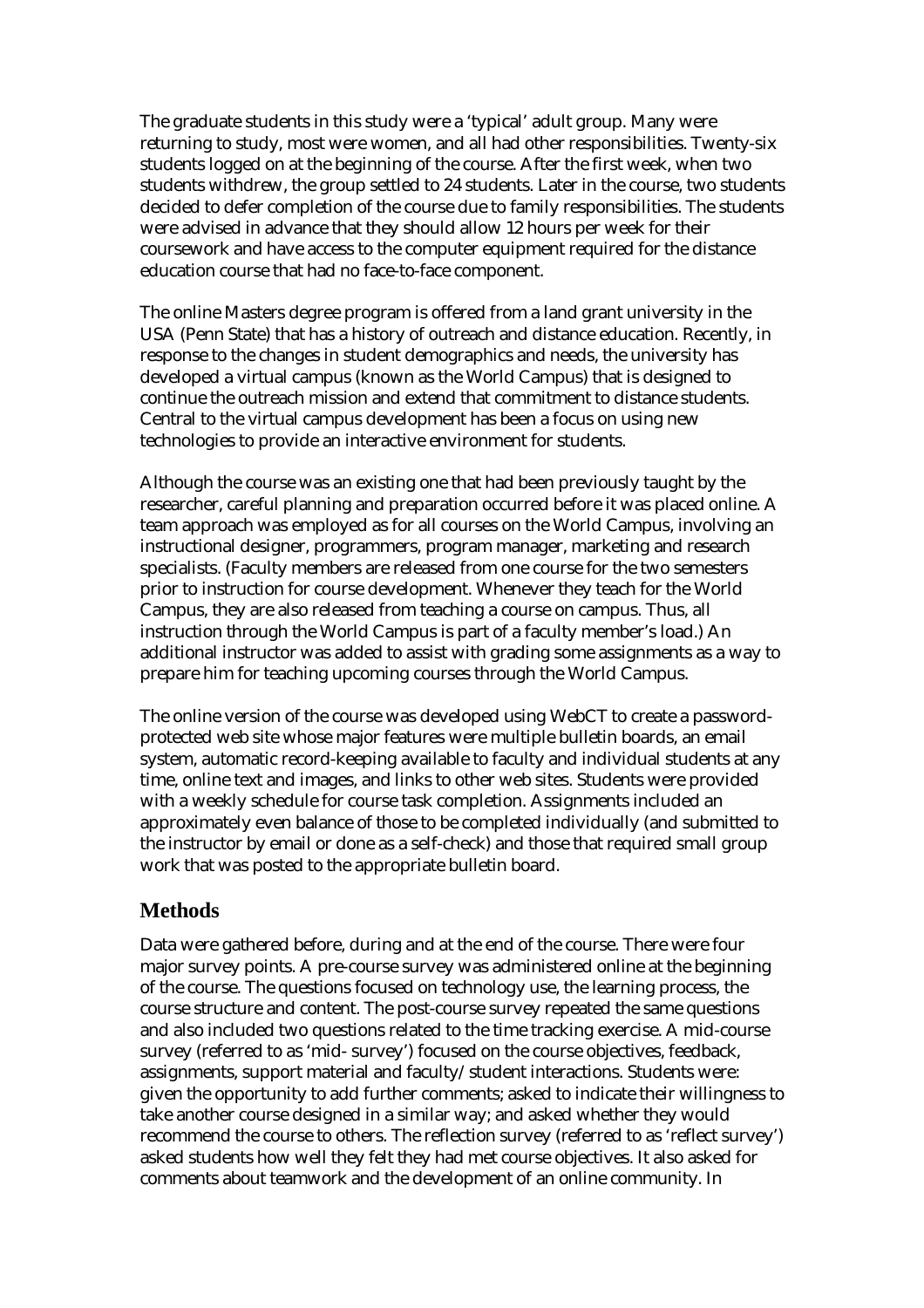addition to the surveys, the students were asked to keep a weekly Time Tracking Chart and to post evaluative comments on group work to a discussion forum. A Suggestion Box was available throughout the course for student input and feedback.

The surveys used a Semantic Differential approach that asked for students to react on a seven-point scale to polar opposite adjectives about specific content (Osgood et al 1967). The pre and post surveys were used to determine changes in student response over the duration of the course. The two remaining surveys and the Time Tracking Chart provided additional data relevant to the pre-post survey themes. The evaluative comments were used to gain an overall understanding of the students' experiences. The qualitative data were then analysed to identify themes in the comments that develop a richer picture of the student experiences. According to Windschitl (1998), using mixed methods, as in this study, is superior in identifying and describing the impact of the internet on instruction.

From the pre and post survey, sixteen paired responses were analysed using the Wilcoxon matched-pairs signed ranks test to determine if there was a statistically significant change in responses to the pre and post items. For all items in the technology use theme, a directional change was hypothesised. It was considered that students would report: moving toward expertise in computer use (Q2); less apprehension about internet use for the course (Q6); and to increasingly like using the computer (Q14). One tail tests were used for these items, and also for two items in the course and content theme. It was hypothesised that students would report increasing expertise in their knowledge of adult education (Q4) and research (Q5). Tests for all other items were two tail tests, since no hypothesis for direction of change was made. All tests used a significance level of .05. Zero differences were not included in the analysis. Coding for Questions 3, 4 and 7 (negative items) was reversed before analysis.

# **Results**

The pre- and post-semantic differential surveys provide information about changes in the students' perceptions of various aspects of the delivery and the course. The other surveys (mid - completed by 80% of the students; reflect - completed by 67%) and student evaluations provided comments and further responses that enriched the picture. This section reports the results of the pre and post surveys and includes supplementary information from the other surveys where relevant. Tables 1, 2 and 3 give z-scores arising from use of the Wilcoxon Signed Ranks test with the pre and post surveys.

| <b>Table 1:</b> z-scores for technology use (pre- and post-survey items) |  |
|--------------------------------------------------------------------------|--|
|--------------------------------------------------------------------------|--|

|         | めん       | Q6       | Q14     |
|---------|----------|----------|---------|
| z-score | $-1.84*$ | $-2.59*$ | $-0.31$ |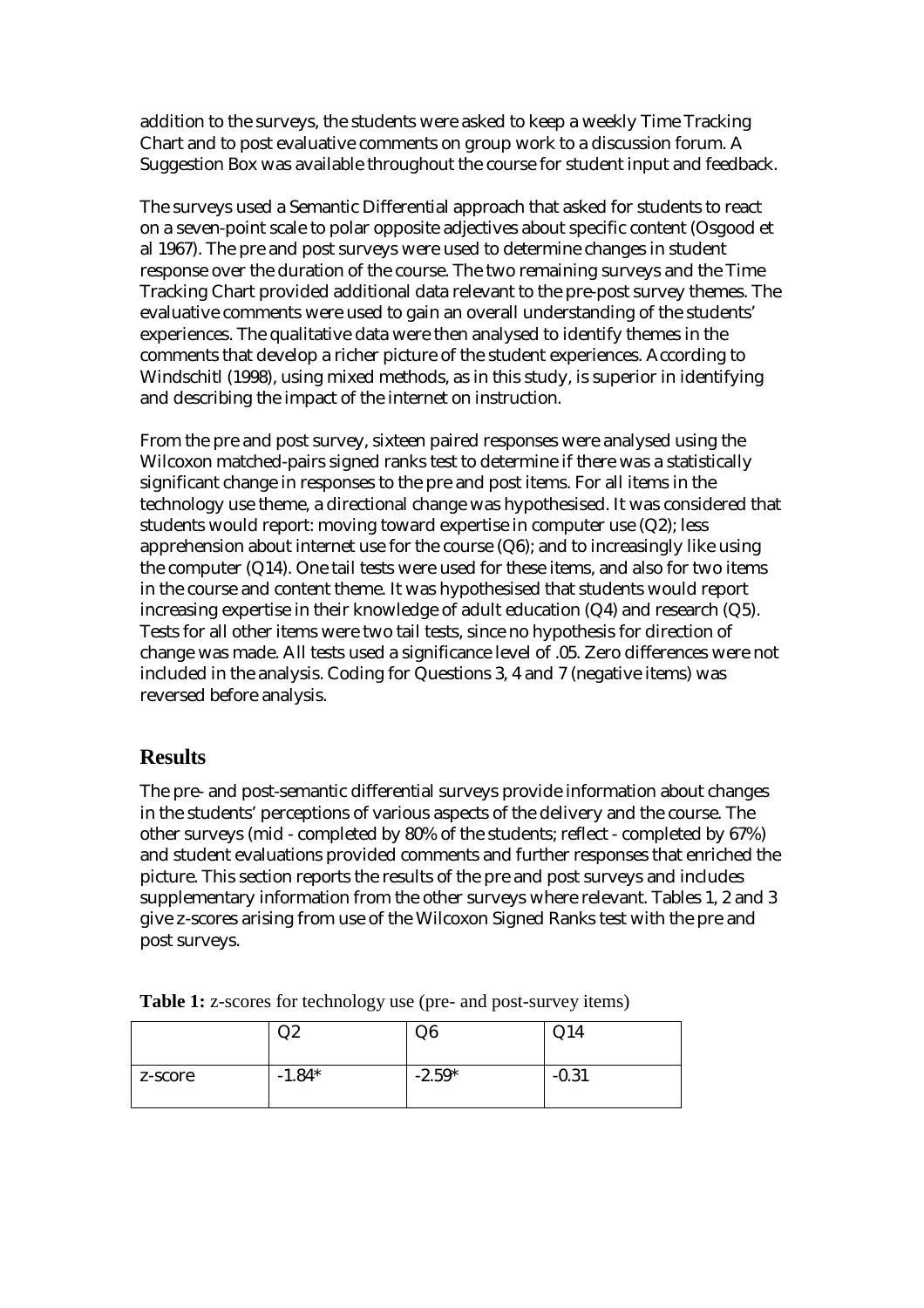**Table 2:** z-scores for course and content (pre- and post-survey items)

|         | Q3       | $Q_4$          | Q <sub>5</sub> | $\bigcap$ 1 $\bigcap$<br>V1 | Q18     |
|---------|----------|----------------|----------------|-----------------------------|---------|
| z-score | $-2.19*$ | $1.82*$<br>- 1 | $-2.59*$       | $-0.34$                     | $-1.15$ |

**Table 3:** z-scores for learning process (pre- and post-survey items)

|                          | Q1 | Q7       | Q8      | Q9      | Q10     | Q11     | Q12 | Q13     | Q15 | Q16      |
|--------------------------|----|----------|---------|---------|---------|---------|-----|---------|-----|----------|
| $ z\text{-score} $ -1.18 |    | $-2.66*$ | $-1.07$ | $-0.05$ | $-1.01$ | $-1.78$ |     | $-1.29$ |     | $-2.25*$ |

For all tables  $* = p < .05$ .

In the section that follows, items identified as showing significant change are presented in graphic form to indicate the direction of the change. Relevant information from other data sources is included. In all cases, four (4) is a neutral response.

#### **Technology use**

Some questions related to the use of technology are presented below:

*Q2: A range from a computer novice (1) to computer expert (7).* 

**Figure 1:** Pre/post pairs Q2



*Q6: A range from apprehensive about internet use for the class (1) to confident about internet use for the class (7).* 

**Figure 2:** Pre/post pairs Q6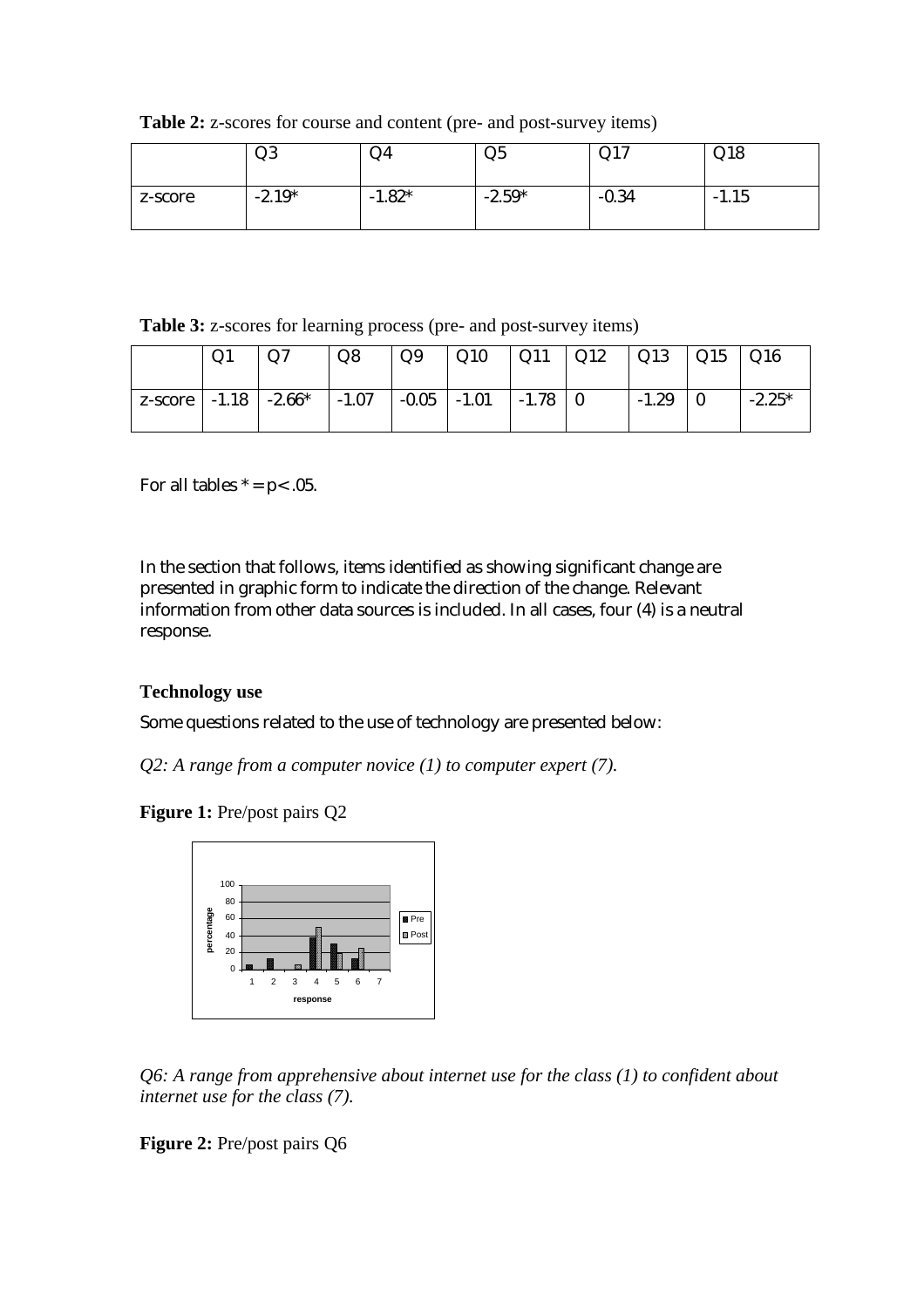

#### **Course and content**

Related to internet use was a question that asked about exploring resources found on the web. Students in this course need to develop skills in locating and using resources for research purposes as well as foundational research skills. These are skills that they will use later in their program as they write their Masters papers.

*Q5: A range from research novice (1) to research expert (7).* 

**Figure 3:** Pre/post pairs Q5



Q1 in the reflect survey asked: How well do you feel you met the following course objective: 'Through this course, you will critically analyse research studies published in adult education journals for factors such as assumptions, biases, and contributions to the knowledge base and practice'. All students (100%) indicated they had either mostly or completely mastered the objective.

Q5 in the reflect survey asked: How well do you feel you met the following course objective: 'Through this course, you will gain a foundation for your course in Adult Education and for writing your Masters paper in ADTED 588, which you will take toward the end of your degree program'. Ninety-four (94%) indicated they had mostly or completely mastered the objective.

The other responses (Q 2, 3 and 4) from the reflection survey, which focused on course content mastery, indicate that most students rated their mastery of course objectives very highly.

The mid survey provided some course- and content-related perspectives. At that point in the course, 80% of students were finding the course objectives easy to understand; 85% said the assignments and activities were clearly explained; and 95% said the assignments provided practice of the lesson objectives. The performance expectations and effort required were seen by 75% to be clear and feedback was timely (80%) and detailed (70%).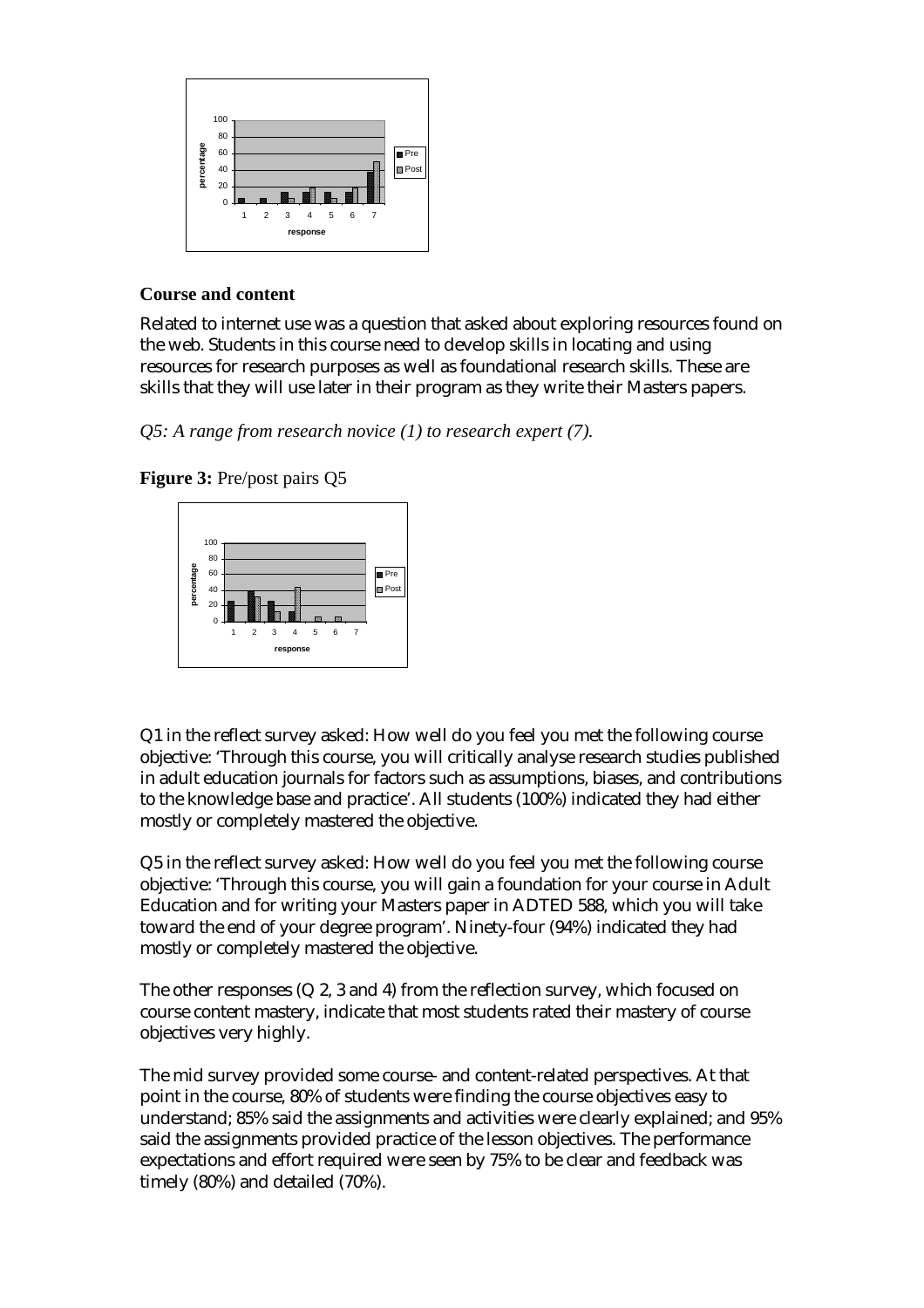#### **The learning process**

The learning process, as already indicated, was a key consideration in the planning, delivery and teaching of this course. Two of the pre- and post-survey responses related to this concept.

*Q7: A range from prefer to be a self-directed learner (1) to prefer direction (7).* 

**Figure 4:** Pre/post pairs Q7



*Q16: A range from dislike being helped in class by others (1) to like to be helped in class by others (7).* 





In support of this finding, Q17 of the mid survey showed that 80% of the students interacted with other students between four and five times a week. Also from the mid survey, students indicated that they 'almost always or better' applied concepts in actual or simulated situations; felt 'very often or always' active participants in the teaching and learning process (90% of respondents); and 'very often or always' felt encouraged to challenge the instructor's and other students' ideas (75% of respondents). Most (60%) also felt they interacted with the instructor 'very often or always'.

Data about time spent working on coursework and about working with others were gathered through the Time Tracking Chart and Q 18 in the mid-survey. At the midpoint of the course, 55% of the students indicated they spent 11-15 hours on the course and 20% indicated more than 15 hours. The Time Tracking Charts, when analysed at the end of the course, showed an average of 6.91 hours online and 6.26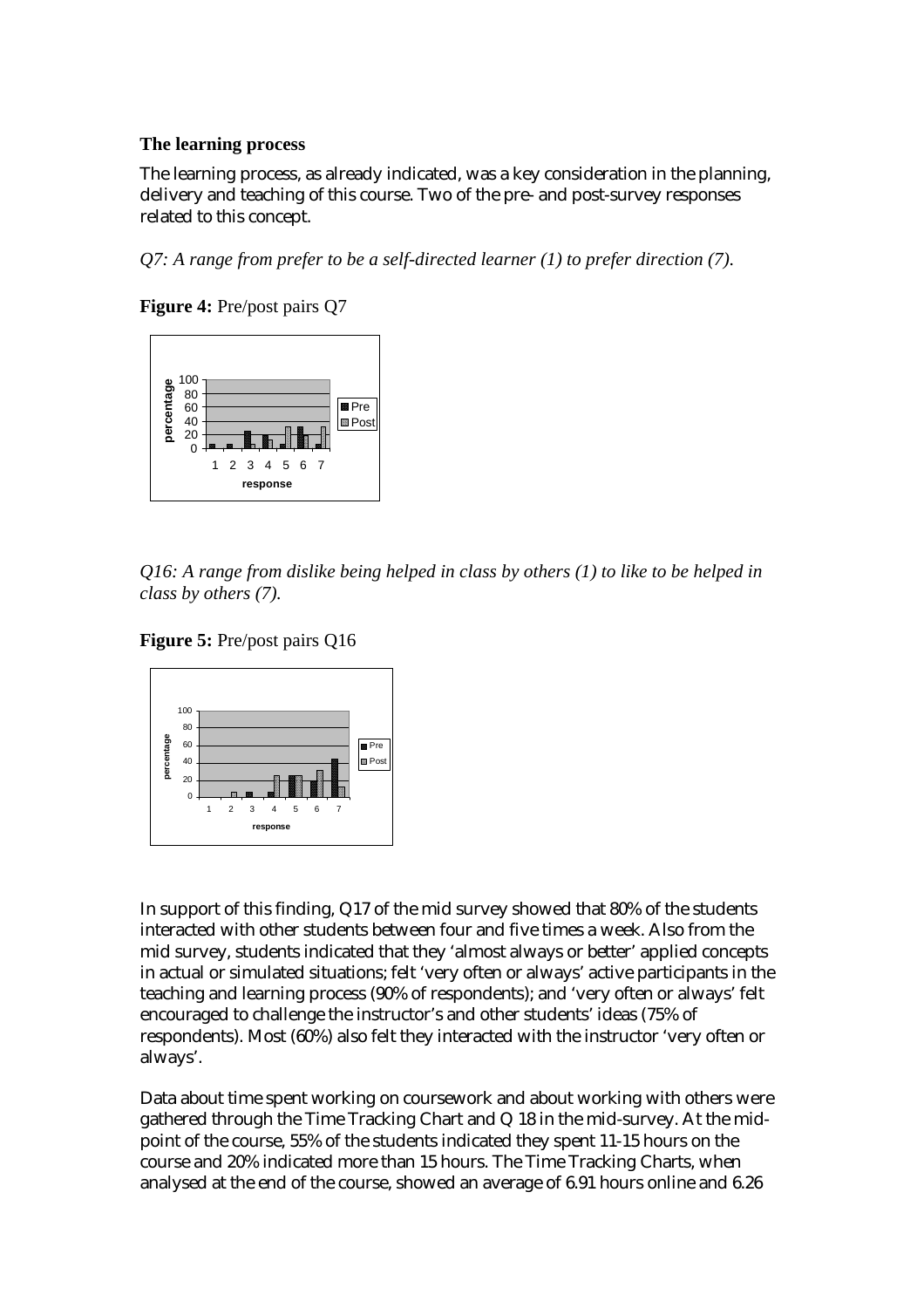hours offline per week over the whole course. The instructors also spent a total of approximately 12 hours per week on the course (both on and offline).

There were two final questions in the mid survey. When asked if they would be willing to take another course that was designed in a similar manner, 100% of the students responded positively. When also asked if they would recommend another student to take a course designed in a similar manner, 95% indicated they would.

The students were given the opportunity to comment on various aspects of the course, such as group work, strengths and weaknesses, teamwork and the online community. Comments from these evaluations illustrate some of the discussion points that follow.

#### **Discussion**

This section comments briefly, in turn, on each of the three areas that formed the basis of the pre and post surveys. In particular, however, it draws on students' comments about one aspect of the learning environment – working in groups.

#### *Technology use*

In two of the items related to this theme, significant change can be seen. As might be expected in a course that requires considerable interaction via computer, students reported more expertise in computer use and less apprehension about the use of the internet for the class.

#### *Course and content*

The responses to Q5 (pre/post survey) about research novice/research expert show that while most wouldn't call themselves experts, they did become more confident. The learning objective related to using research studies (Q1 reflect survey) and the one related to using their research skills (Q5 reflect survey) showed very high levels (100% and 94% respectively) of confidence appropriate to their level of study.

The greatest strength of the course for the students was the instructors and the guidance and support provided. Interaction was the second greatest strength.

> Strengths: Flexibility of timing, well thought out and planned, ease in use once you get started, availability of support, positive support from instructors, printed material and course is user friendly, non-intimidating (most of the time). (Comment from student 24).

#### *The learning process*

The results showed that the learning environment created made good matches to the learning principles that had guided the delivery design. Computer conferencing can allow the interactive and collaborative aspects of learning to flourish. As has been indicated, many student comments pointed to the importance of the instructor in the learning process.

Strengths: positive support from instructors. (Comment from student 8).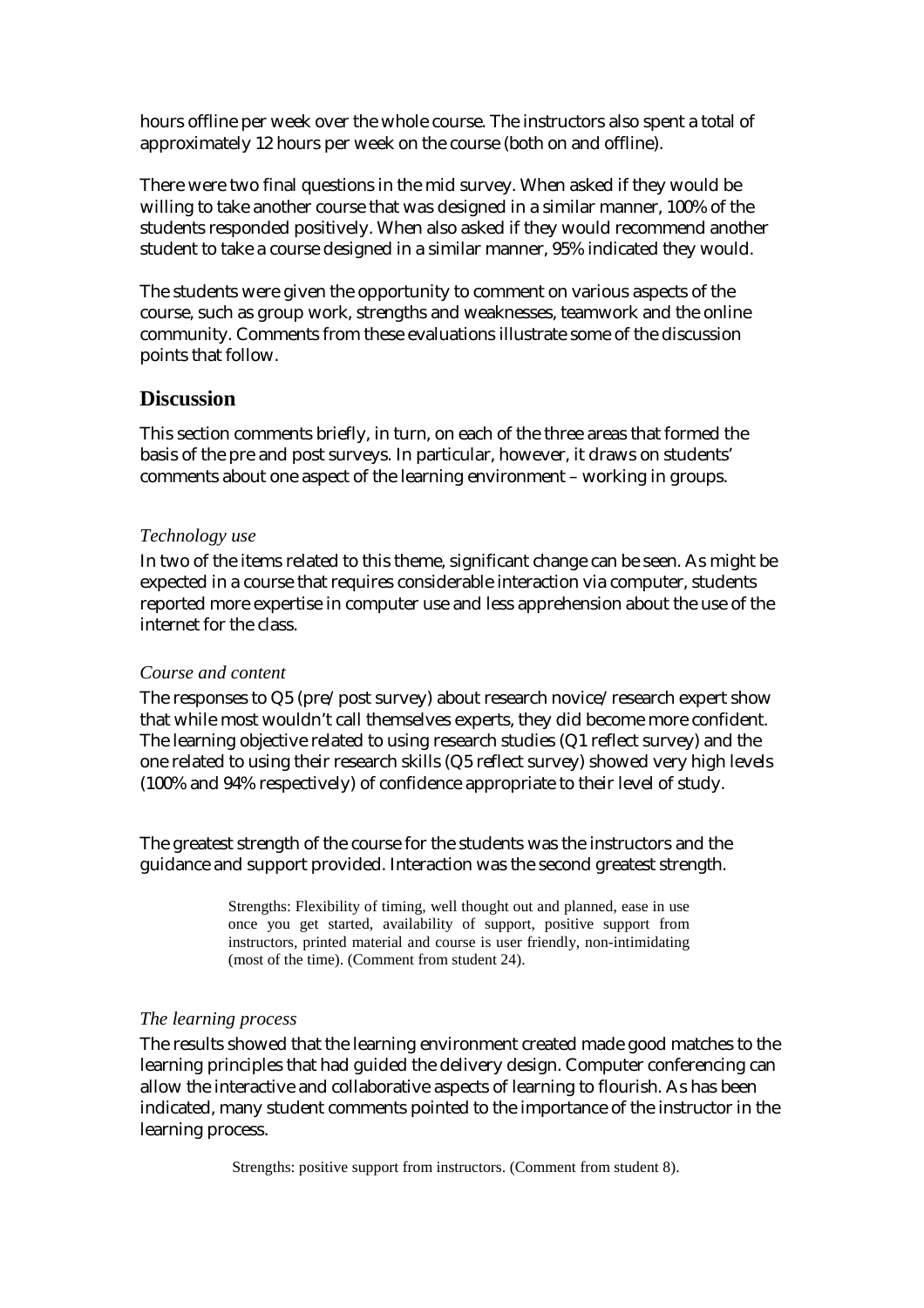Of the eleven items that contributed to the learning process theme, two were found to be significant. First though, note the change reported in the previous course and content section that students grew to feel more capable of using the internet to search for and find information useful in the course. While this item also reflects the confidence in technology use noted already, it must reflect more than that. Students reporting a shift to expertise must also be weighing their ability to make judgments about the nature of the material useful in their particular learning environment. This increasing expertise is matched by a significant shift in feelings towards self direction in learning (Q7). These changes point to the increasing independence of students. This conclusion is supported by the results of Q16 that students grew to dislike being helped. These points do not, however, indicate that students did not enjoy or appreciate working together.

The evaluative comments gathered about group work enriched the picture of student interaction and support that emerged. These supported the literature findings suggesting that, for distance students, the learning process can be enriched through small group work. Group work was important for the students and a valuable aspect of the course. Ninety-three percent (93%) of the students who responded mentioned that they had found the group work valuable. Those who elaborated on this mentioned the sense of community or classroom that was built and the value and support they had found in this. It was also evident that most groups and partnerships had worked well.

> It *[the group work]* gave me the feeling that I was actually in a classroom environment*.* (Comment from student 17.)

> I (we) thought the group work was the best part of the class. It really gave me that much needed human contact and sounding boards. (Comment from student 23)

> I think it [group work] did establish a learning community and for me, it added some discipline and structure to an assignment. Peer pressure is useful for procrastinators. (Comment from student 13).

> I found that we worked so well together that I would have preferred all assignments to be done that way. (Comment from student 9).

The students also commented on group size, indicating that a group of six was the maximum size they would want. They had found the amount and timing of group work to be about right but experienced some difficulties getting together - even online.

There was further support for the group work and the development of an online community in the comments associated with the reflect survey. Over ninety percent of the students indicated they felt part of an online community. Most also commented on the value of shared contributions that had helped them develop the course concepts. It had been, they indicated, a valuable and enjoyable experience. Clearly, the students grew to increasingly value independence and interdependence, but not dependence.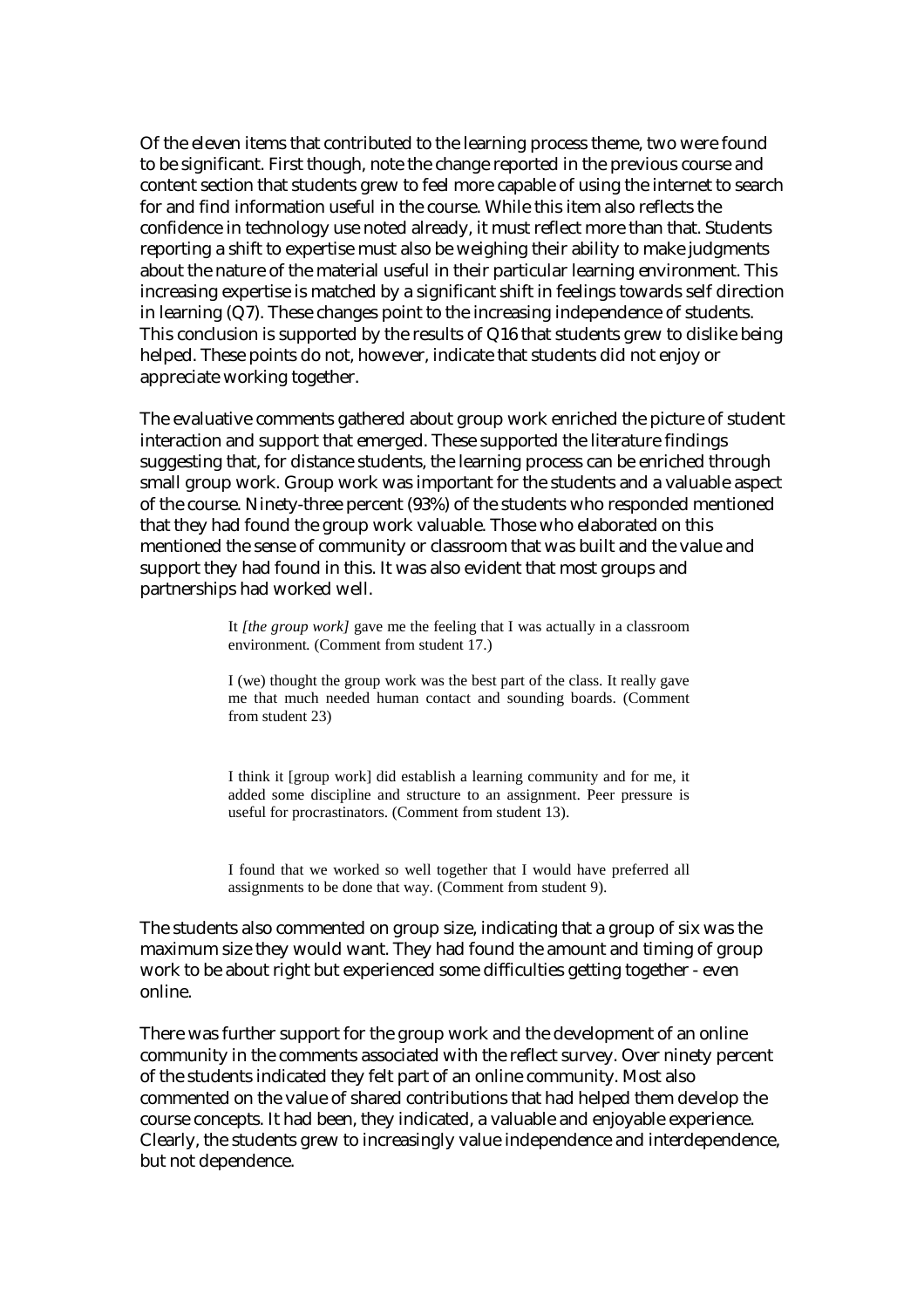I really felt like part of a class with this experience. With the exception of knowing what people looked like I feel I got to know personalities, interests and levels of experience in Adult Education. We interacted a lot which I found an interesting experience. I enjoyed the web pages that we had to do during that first week. Great idea. I really feel like part of a community. (Comment from student 6).

### **Conclusion**

While the study demonstrated that an appropriate online learning environment could be developed for distance adult students, we should not consider that the move from traditional class teaching to online is without questions and mysteries of its own. There are areas to research that would further develop our understanding of online teaching and learning and benefit the new and returning students who are moving into higher education. We need to know more about how students interact with the material, how groups work to support learning, and the role the instructor plays in facilitating and developing learning in a collaborative distance environment.

### **References**

Beller M (1998) The crossroads between lifelong learning and information technology: a challenge facing leading universities. Journal of Computer Mediated Communication, vol 4, no 2. http://www.ascusc.org/jcmc/ (accessed 9 March 2000).

Brookfield S (1986) Understanding and facilitating adult learning. San Francisco: Jossey-Bass.

Burge E J (1994) Learning in computer conferenced contexts: the learners' perspective. Journal of Distance Education, vol 9, no 1, pp 19-43.

Cook D L (1995) Community and computer-generated distance learning environments. In M H Rossman and M E Rossman (eds) Facilitating distance education. New directions for adult and continuing education, no 67. San Francisco: Jossey-Bass.

Dede C (1996) The evolution of distance education: emerging technologies and distributed learning. American Journal of Distance Education, vol 10, no 2, pp 4-36.

Eastmond D V (1998) Adult learners and internet-based distance education. In B Cahoon (ed) Adult learning and the internet. New directions for adult and continuing education, no 78. San Francisco: Jossey-Bass.

Eastmond D V (1997) Alone but together: adult distance study through computer conferencing. Cresskill, New Jersey: Hampton Press.

Gunawardena C N and Zittle F J (1997) Social presence as a predictor of satisfaction within a computer-mediated conferencing environment. American Journal of Distance Education, vol 11, no 3, pp 8-26.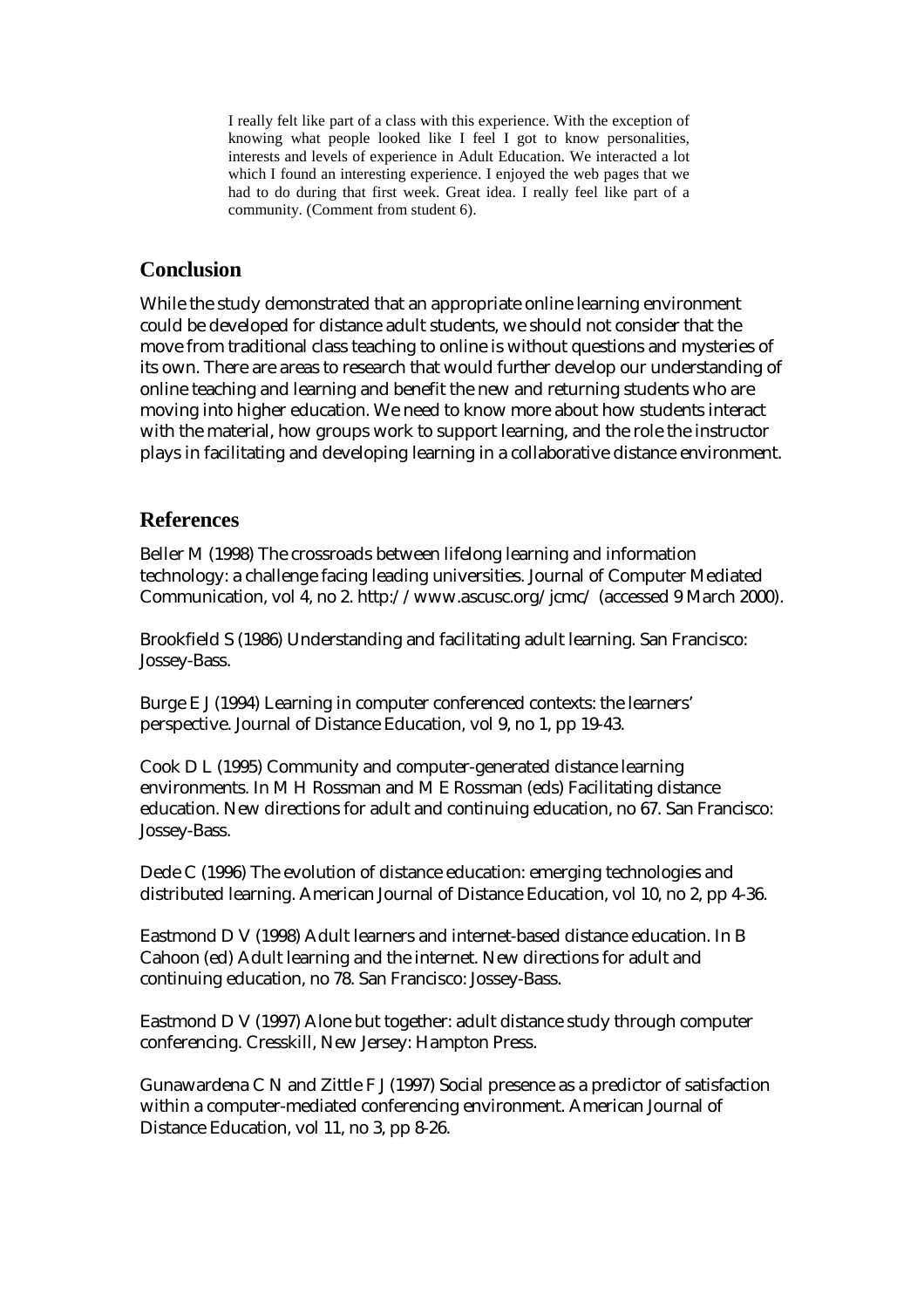Hammon D L and Albiston S K (1998) Completing graduate school long distance. Thousand Oaks: Sage.

Harasim L (1989) Online education: a new domain. In R Mason and A Kaye (eds) Mindweave: communication, computers and distance education. Oxford, England: Permagon.

Kaye A (1989) Computer-mediated communication and distance education. In R Mason and A Kaye (eds) Mindweave: communication, computers and distance education. Oxford: Pergamon Press, pp 3-22.

Knowles M S (1980) The modern practice of adult education: from pedagogy to andragogy, second edition. New York: Cambridge Books.

Mason R (1994) Using communications in open and flexible learning. London: Kogan Page.

Moore M G and Kearsley G (1996) Distance education: a systems view. Belmont, CA: Wadsworth Publishing Company.

National Center for Educational Statistics (1999). http://nces.ed.gov/pubs98/pj2008/highlights.html (accessed 7 June 2000).

Osgood C E, Suci G J and Tannenbaum P H (1967) The measurement of meaning. Urbana: University of Illinois Press.

Pitman V (1997) Surviving graduate school part time. Thousand Oaks: Sage.

Schrum L (1998) On-line education: a study of emerging pedagogy. In B Cahoon (ed) Adult learning and the internet. New directions for adult and continuing education, no 78. San Francisco: Jossey-Bass.

Slavin R E (1997) Educational psychology: theory and practice (fifth edition). Needham Heights, MA: Allyn and Bacon.

Spencer B (1998) Distance education and the virtual classroom. In S M Scott, B Spencer and A M Thomas (eds) Learning for life: Canadian readings in adult education. Toronto, Canada: Thompson.

Swenson C D (1995) Graduate degree programs and distance education. In M E Rossman and M E Rossman (eds) Facilitating distance education. New directions for adult and continuing education, no 67. San Francisco: Jossey-Bass.

Tennant M (1991) The psychology of adult teaching. In J M Peters and P Jarvis (eds) Adult education: evolution and achievements in a developing field of study. San Francisco: Jossey-Bass.

Turoff M (1997) Alternative futures for distance learning: the force and the darkside. http://eies.njit.edu/~turoff/Papers/darkaln.html (accessed 9 March 2000).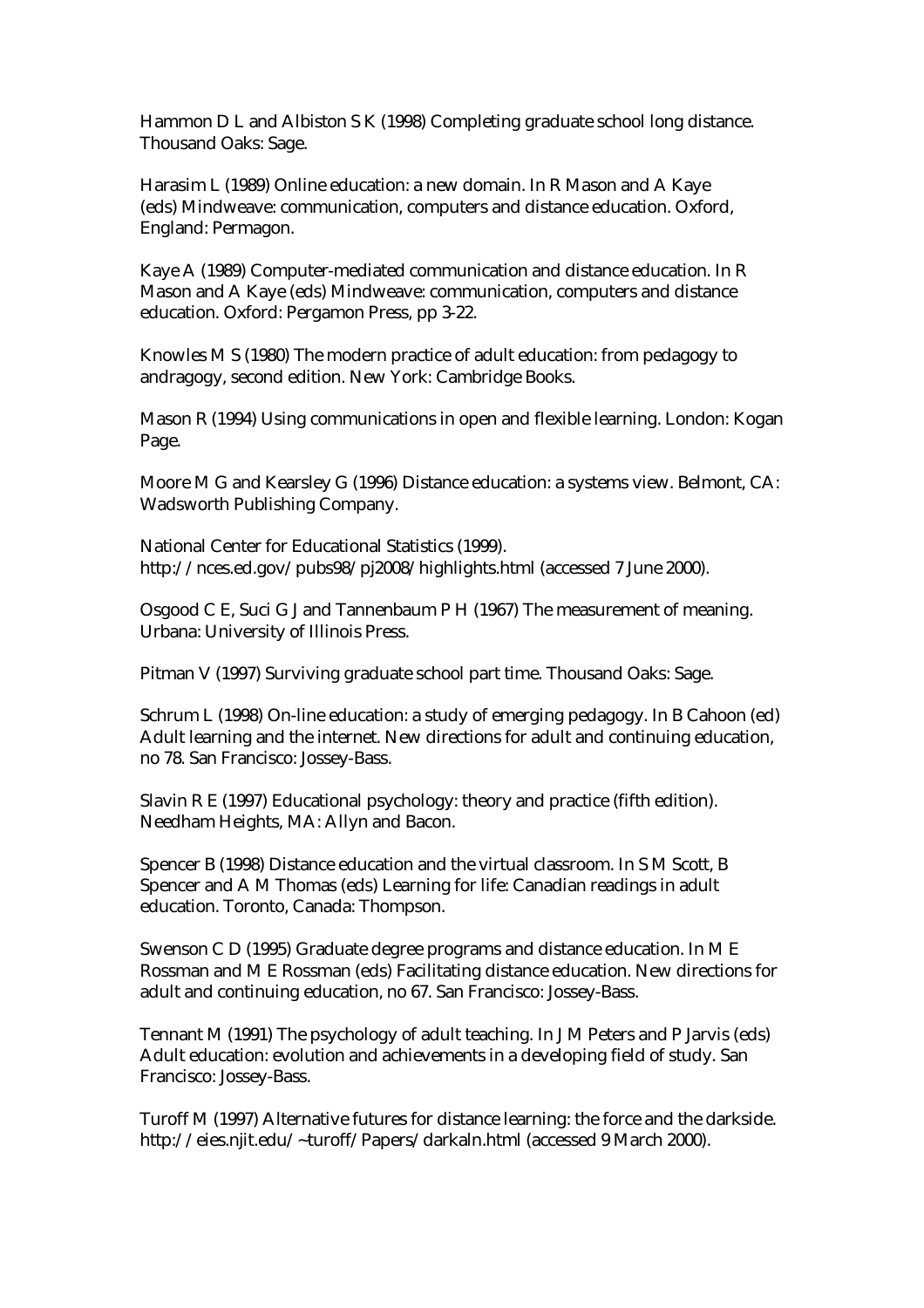Wegerif R (1998) The social dimension of asynchronous learning networks. Journal of Asynchronous Learning Networks, vol 2, no 1, pp 34-49. http://www.aln.org/alnweb/journal/jaln\_vol2issue1.htm#wegerif (accessed 13 March 2000).

Windschitl M (1998) The WWW and classroom research: what path should we take? Educational Researcher, vol 27, no 1, pp 28-33.